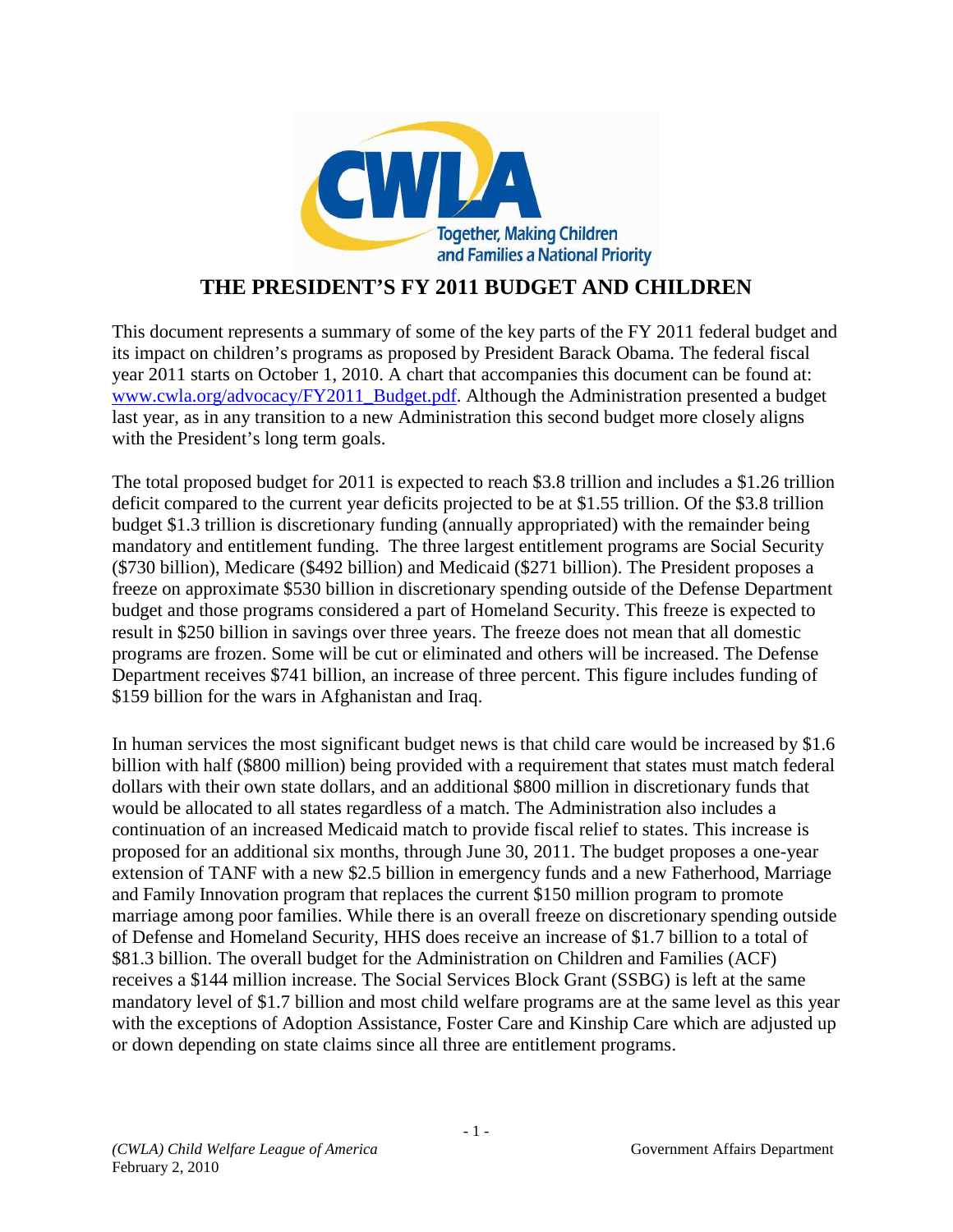## **IMPORTANT INITIATIVES**

#### **Medicaid (FMAP)**

As part of last year's stimulus package all states are provided an increase of 6.2 percentage points in their Medicaid matching rate. This increase (a state with a 50% match receives a 56.2% match) is set to expire at the end of this year. The Administration proposes that the increased match continue until the end of June 2011. The increased match also extends to Title IV-E foster care, adoption assistance and kinship care programs. States may not reduce coverage under Medicaid as a condition of receiving these increased federal budget relief dollars.

#### **Home Visiting**

The Administration FY 2011 budget does not make specific mention of prioritized funding for home visiting as was the case with the FY 2010 budget which proposed \$8.6 billion over ten years for a new mandatory program to provide funds to States for evidence-based home visitation programs for low-income families. The program was expected to be a formula grant to states, tribes and the territories to provide matching funds for home visits to low-income mothers and pregnant women. The initiative was incorporated into health reform bills in both the House and Senate. The two bills passed both chambers but the differences (including in provisions on home visiting) have yet to be completely reconciled. Home visiting was just one of several child care and early childhood education initiatives, which the Obama Administration proposed last year.

## **CHILD WELFARE**

### **Title IV-E Foster Care**

The Administration's budget projects that Title IV-E Foster Care spending will be \$4.539 billion a slight decrease from the projected total of \$4.604 billion. It is likely these numbers will change over the next several months, either up or down, because IV-E is an entitlement and funding automatically increases as costs for eligible children increase.

Title IV-E Foster Care funds are used for maintenance payments and administrative costs. For FY 2011, the Administration projects approximately 168,200 children will be eligible for Title IV-E in an average month which is a decrease of more than 6,000 children. Part of the decrease is a result of decreases of the number of children in care. Final numbers for 2007 indicate that 492,600 with numbers for 2008 expected to be lower. The number also represents decreasing coverage of federal funding due to the requirements that foster care and kinship care eligibility remain linked to AFDC eligibility. In addition to maintenance and administrative costs, states use these funds for training and for the operation and development of the Statewide Automated Child Welfare Information Systems (SACWIS), a computer-based data and information collection system.

### **Title IV-E Adoption Assistance**

Federal Title IV-E Adoption Assistance spending is projected to increase to \$2.459 billion. Similar to foster care, these figures represent a projection. Title IV-E Adoption Assistance funds are used to provide maintenance payments to adoptive families, administrative payments for the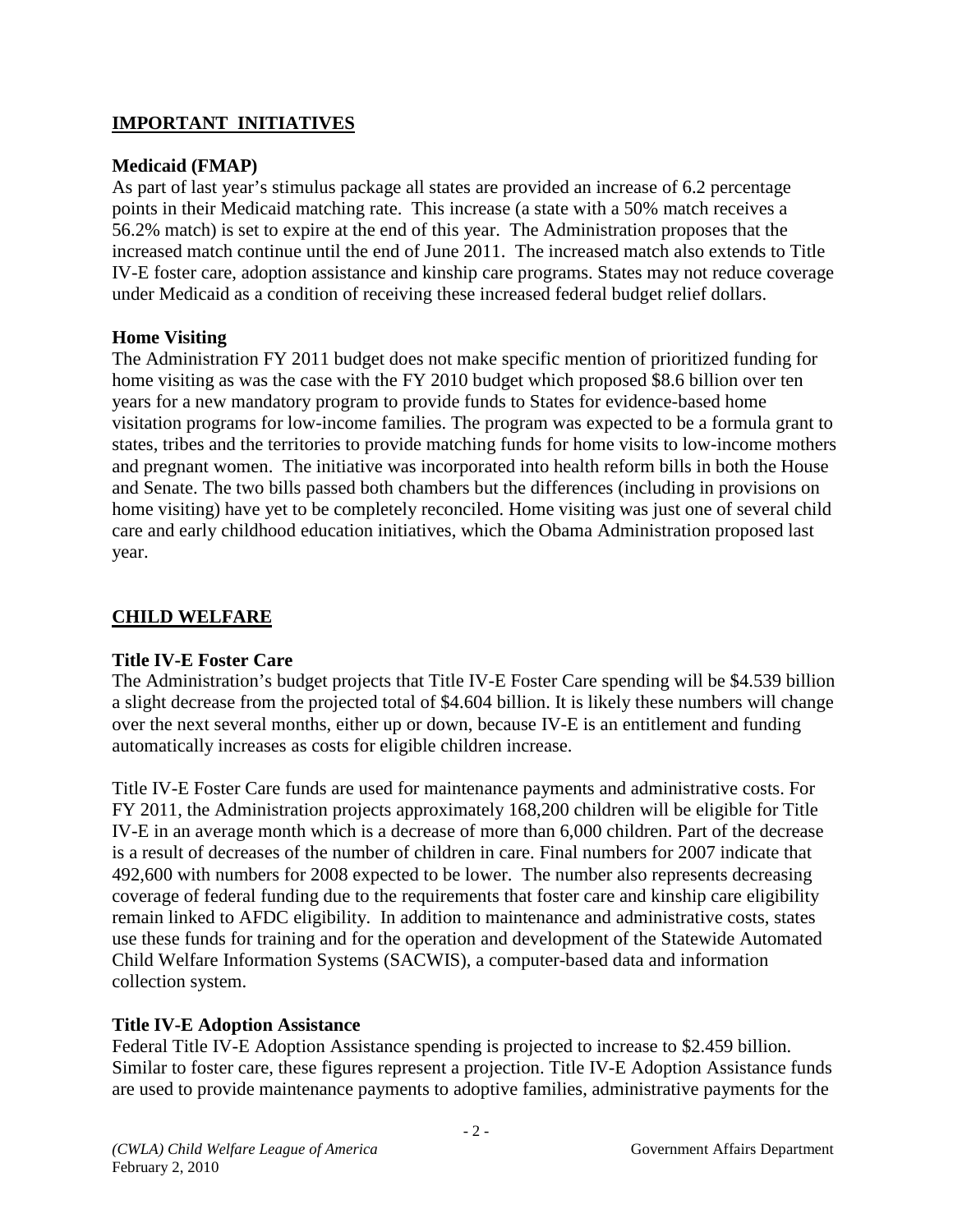costs associated with placing a child in an adoptive home, and training professionals and adoptive parents. The estimated level of funding will support approximately 453,900 which represent an increase from last year's projection of 426,000 children covered each month. As previously stated, Title IV-E is an entitlement program and funding automatically increases as costs for eligible children go up.

The Adoption Assistance cost projection is related to enactment of the Fostering Connections to Success Act of 2008 (P.L. 110-351) for several reasons. Pursuant to the Fostering Connections Act, as of October 1, 2009, all families with special needs adoptive children 16 or older will be covered by Title IV-E funds. To this point, all special needs adoptions as well as all foster care placements have tied income eligibility to the AFDC program as it existed on July 16, 1996. Additionally, under the new law, a child who has been in foster care for five consecutive years and is placed in a family as a special needs adoption will be eligible for federal funding regardless of the child's age. Finally, for siblings adopted as special needs children, if one of the siblings is eligible for Title IV-E funds, the entire sibling group will be eligible for the expanded coverage.

From this point forward, the "de-linking" of adoption assistance eligibility to AFDC will be extended downward by two years so that on October 1, 2010, all special needs children 14 and older will be eligible for federal funds. On October 1, 2011, all special needs adoptions 12 and older will be covered and so on, until all children are covered after ten years.

## **Kinship Care**

This budget also projects a cost of \$78 million for the new kinship-guardianship option enacted as part of the Fostering Connections to Success Act, an increase from the updated projection of \$56 million included in last year's budget. Recently HHS pulled back on guidance issued in December 2008 which had been seen as overly restrictive in its application to current kin families. 14,300 are expected to be covered under the new program, an increase of more than 5,800. Under the Fostering Connections Act, states have an option to create a Title IV-E kinship guardianship program funded with Title IV-E funds. It should be noted, however, that the link to the AFDC July 16, 1996 income eligibility continues for both the foster care program and the new kinship guardianship programs, despite the phase-out as it applies to Adoption Assistance.

### **Social Services Block Grant (Title XX)**

The President proposes no reduction in funding for the Social Services Block Grant (SSBG), with funding remaining at \$1.7 billion. SSBG is a flexible source of funds that allows states to provide an array of services to children, youth, and families. Since 2000, funding for SSBG has been maintained at \$1.7 billion. It is a mandatory program with funding set in law and is an entitlement to the states. SSBG represents 12% of all federal funding states receive from the federal government to provide child abuse prevention, adoption, foster care, child protection, independent and transitional living, and residential services for children and youth.

States can use SSBG to fund 29 different services to prevent or remedy neglect or abuse of children or adults, achieve or maintain economic self-support, reduce unnecessary institutionalization, achieve or maintain independence, and secure referral and screening for appropriate services. In FY 2006 states used over \$902 million of their total SSBG allocation to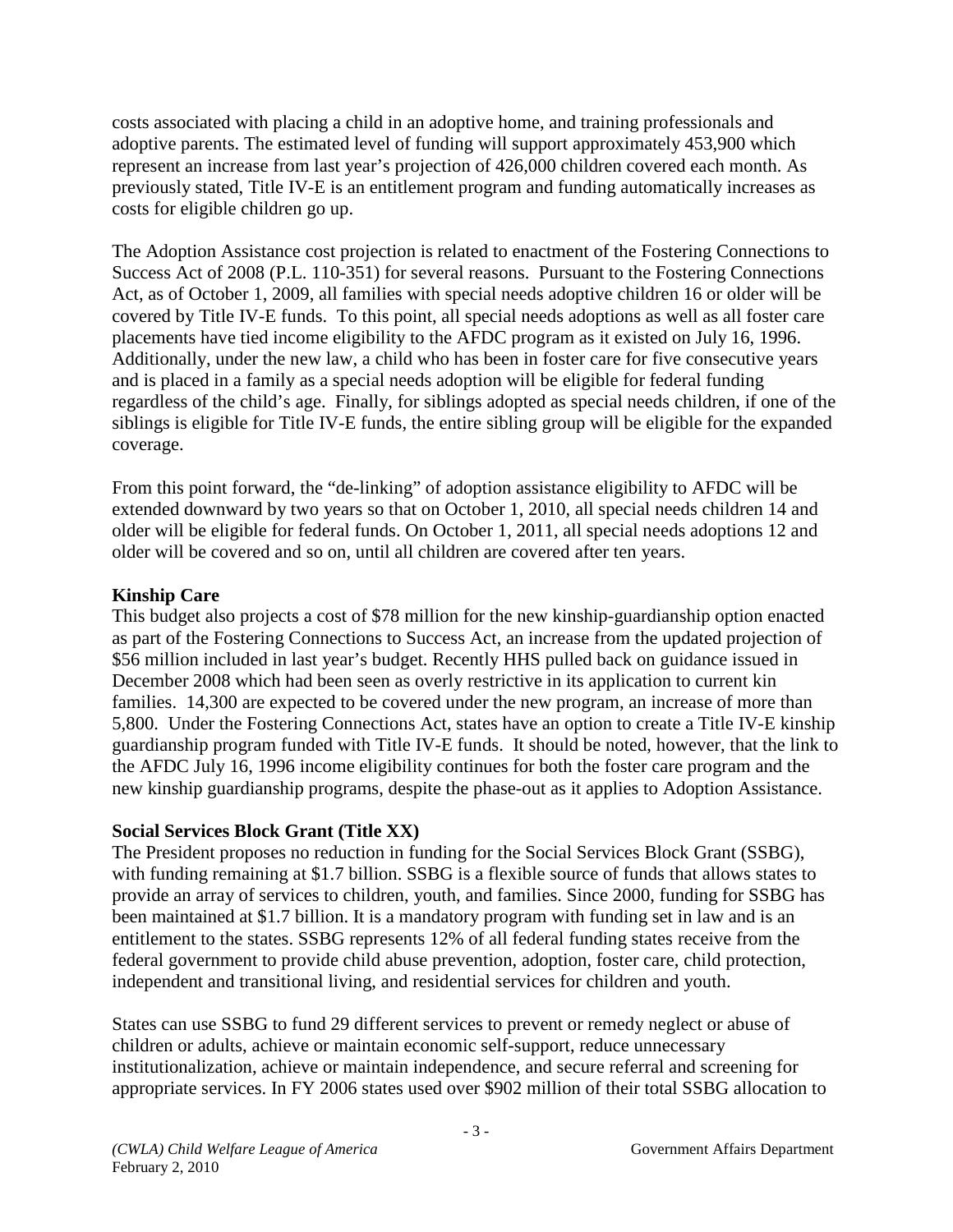provide the following services to protect and care for abused, neglected, and otherwise vulnerable children and youth:

- 42 states used over \$312 million in SSBG dollars to protect children from abuse and neglect in FY 2006. In 2006, child protective service agencies received an estimated 3.3 million reports of child abuse and neglect.
- 25 states used \$34 million in SSBG funds to assist in the adoption of children in FY 2006. Of the over 510,885 children in foster care in 2006, 129,311 had a goal of adoption and 50,703 children were adopted from foster care.
- In FY 2006, 37 states used almost \$413 million SSBG dollars for foster care services for more than 542,038 children. In 2006, over 510,885 children were in out-of-home care, family foster care, kinship care or residential care. Many states use SSBG to pay foster care costs for the board and care of children not eligible for federal Title IV-E foster care assistance.
- 18 states used \$9 million SSBG funds in FY 2006 to provide independent and transitional living services to over 8,600 youth and over 34,000 adults.
- 23 states used over \$118 million SSBG funds in FY 2006 supported residential treatment to over 24,000 youth and 18,000 adults.
- 16 states used \$16 million SSBG funds for juveniles involved in the justice system in FY 2006.

In addition to child welfare services, SSBG funds are used to provide child care, home delivered and congregate meals for senior citizens, family planning services, services to the disabled and domestic violence outside of child protective services, residential treatment services, substance abuse treatment, education and training, transportation services; information and referral and a range of home-based services.

## **Adoption Opportunities Program**

The President's budget provides an increase in funding for the Adoption Opportunities grants at \$39 million, one of the most significant increases in the child welfare area. The increase is actually a result of re-directing of \$13 million that had been provided through the Adoption Awareness program which was created under the Children's Health Act. HHS proposes that by reallocating funds to Adoption Opportunities it can carry out the same programs provided through Adoption Awareness while also having "broader authority to help eliminate barriers to adoption, particularly for children with special needs." The Adoption Opportunities Program provides several resources and supports to help with the adoption of children, including the Collaboration to AdoptUsKids, which recruits families for children waiting to be adopted through its National Recruitment Campaign. As of December 2007, 8,664 children had been listed on the www.AdoptUsKids.org website and placed in adoptive homes. Other elements of the AdoptUsKids Cooperative agreement include an annual summit, a national adoption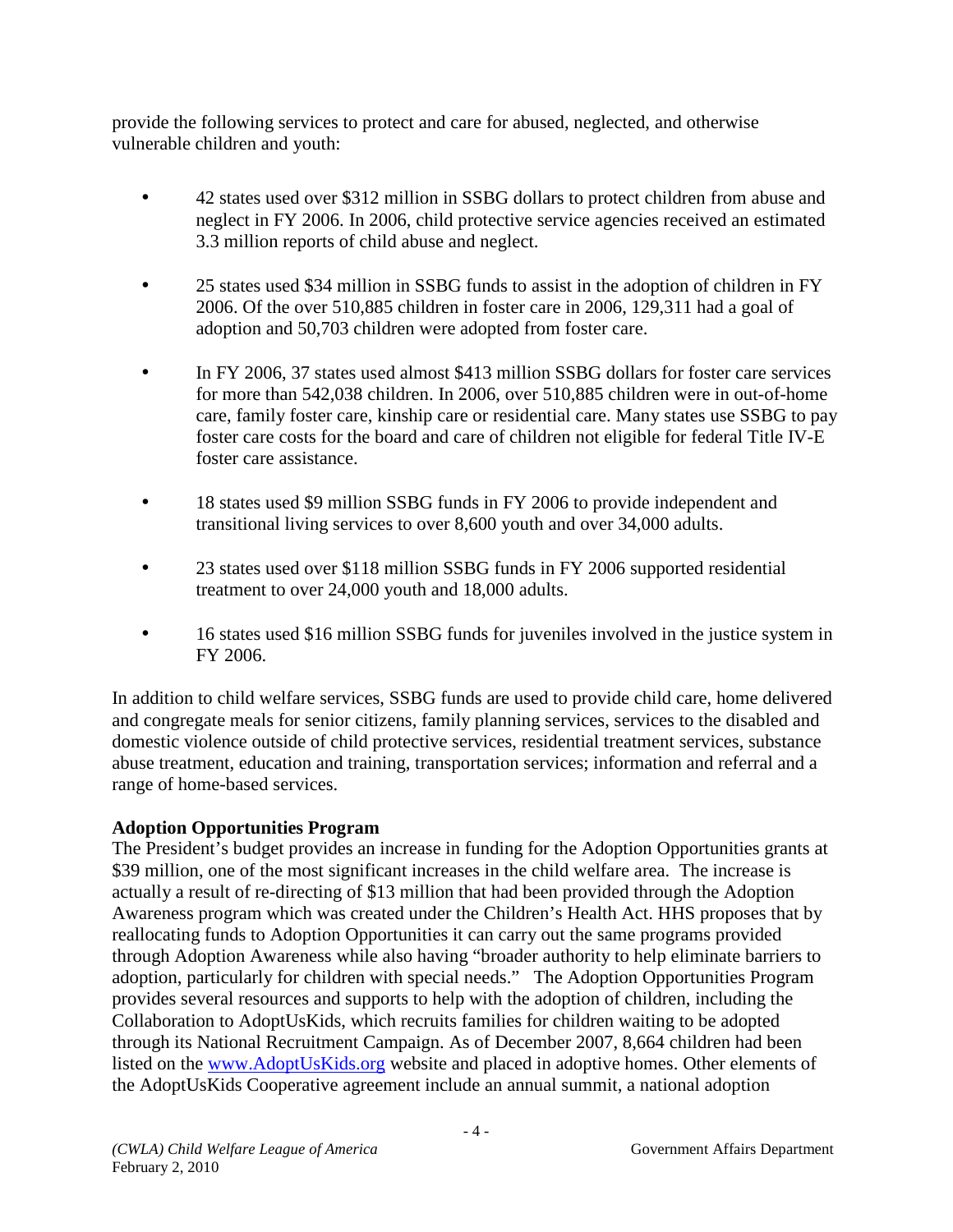workgroup, research on adoption, support for adoptive parent groups, the AdoptUsKids photolisting site, and training and technical help for states as needed.

Other examples of how the Adoption Opportunities Program funding has helped include:

- the National Resource Center on Special Needs Adoption, which provides technical assistance and training to state, tribal, and other child welfare organizations on current issues in special-needs adoption, such as compliance with federal laws and regulations, permanency planning, and cultural competence;
- the Information Gateway, managed by Caliber, Inc., and the National Adoption Information Clearinghouse, which are comprehensive information centers on adoption;
- the National Adoption and Foster Care Recruitment Campaign and the You Gotta Believe program, which seek permanent placements for older children; and
- a focus on rural adoption, including 10 discretionary grants across the nation to explore and develop rural adoption, along with a focus on older youth permanency through nine discretionary grants to agencies involved in placement of older teens into permanent homes.

The Adoption Opportunities Act is due to be reauthorized this year as part of the Child Abuse Prevention Treatment Act (CAPTA) reauthorization. CWLA has proposed strengthening its emphasis on addressing post adoption services, recruitment of minority parents and adoption of older children.

## **Adoption Incentive Payments**

The budget proposes funding the Adoption Incentives program at \$42 million a slight increase from this year's total of \$39 million. The final appropriation for FY 2009 was increased to \$36 million from \$4 million in FY 2008. The appropriated levels are not necessarily spent. The incentive payments are based on a formula originally created under the Adoption and Safe Families Act of 1997 (ASFA). States were awarded an incentive or bonus if they increased the number of adoptions from the foster care system over that state's base year. All fifty states have received incentive funds over the past decade. The number of adoptions from foster care had stayed in the range of 50,000 to 51,000 each year for the past half decade after initially increasing from a level of approximately 28,000 a year in the late 1990s. In the last two years the numbers have begun to increase again. In 2007, 20 states qualified for \$11 million for 52,000 adoptions while in 2008 the national numbers increased to 55,000 with 38 states receiving funds. As part of the Fostering Connections to Success Act (P.L. 110-351), the adoption incentive was changed in three ways: it allows states to receive an additional payment of \$1000 per adoption if the state's adoption rate exceeds its highest recorded foster child adoption rate since 2002; it awards \$8000 per older child (nine and older) adoption and \$4000 per special needs adoption above the baseline; and it updates to FY 2007 the adoption baseline above which incentive payments are made. States are also allowed to spend the funds over twenty-four months instead of twelve.

## **Independent Living**

The budget contains \$140 million for the Chafee Independent Living Program. This \$140 million in mandatory funding is used by states for a variety of services to ease the transition from foster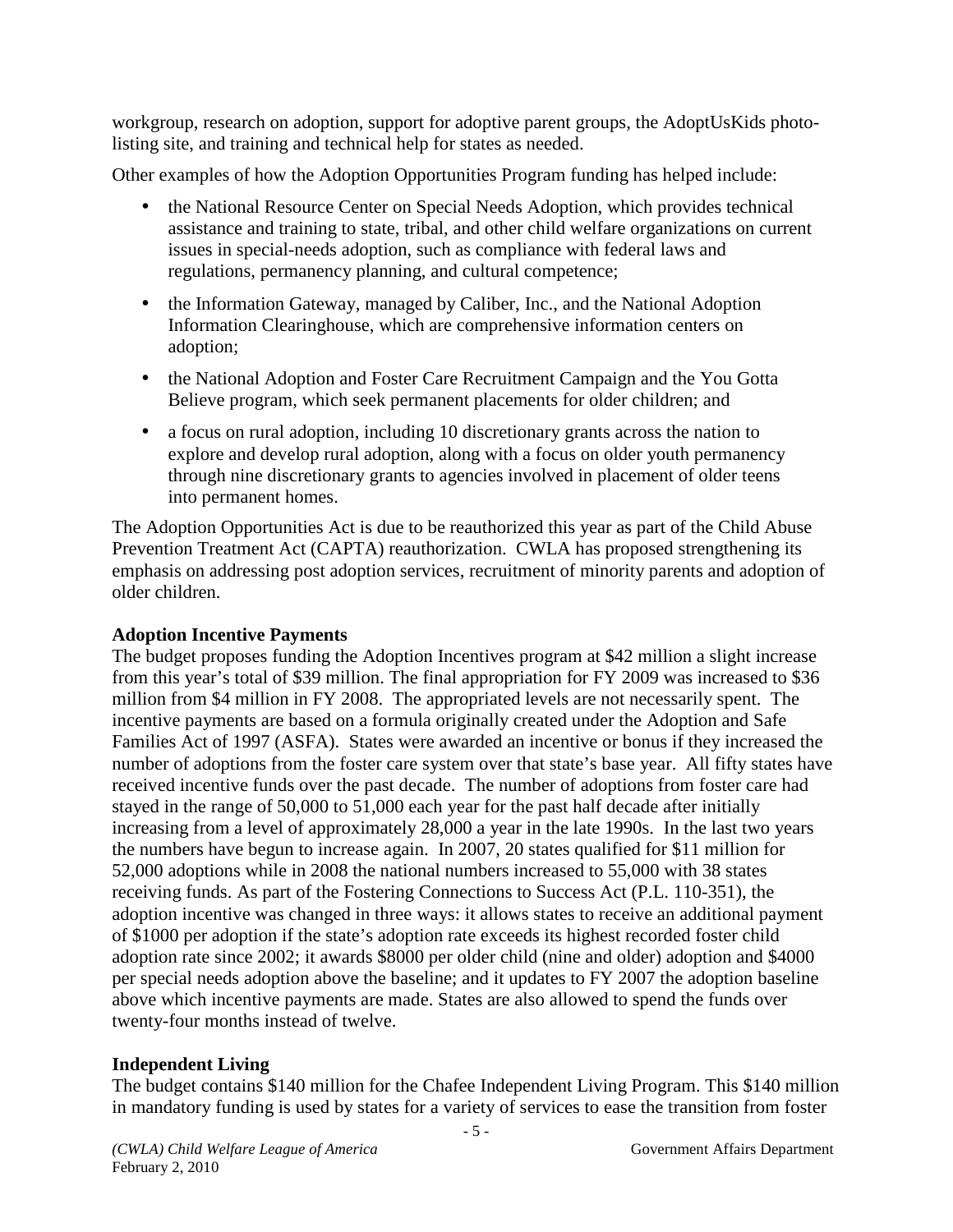care for youth who will likely remain in foster care until they turn 18 and former foster children between the ages of 18 and 21, and is the same as the FY 2009 funding level. Approximately 28,959 young people left foster care as a result of age in FY 2006. As a result of the Fostering Connections Act (P.L. 110-351), starting on October 1, 2010 (FY 2011) states will have the option to extend the age of foster care to 19, 20 or 21.

### **Independent Living Education and Training Vouchers**

\$45 million of the total funding for the Chafee Independent Living program is proposed for the Education and Training Voucher (ETV) program that was authorized in 2001 (P.L. 106-169). These funds, unlike the \$140 million, require an annual appropriation. The program was funded for the first time in FY 2003 at \$42 million. The voucher program helps older youth leaving foster care obtain the higher education, vocational training, and other education supports needed to become self-sufficient. Full funding for this program would be \$60 million.

Up to \$5,000 per year is available to a young person for the cost of education or training. This program expands on states' efforts to provide these services. ETV funds are distributed to the states using the same formula as the Chafee Independent Living Program. If a state does not apply for funds for the ETV program, the funds will be reallocated to one or more states on the basis of their relative need for funds. While states are doing a good job generally of distributing these funds, older foster youth could take advantage of the vouchers if their availability was more widely known.

## **Promoting Safe and Stable Families Program (Title IV-B, Subpart 2)**

The President's budget proposes funding the core Promoting Safe and Stable Families (PSSF, Title IV-B, Subpart 2) program at \$368 million. This total represents \$305 million in mandatory funds and \$63 million in discretionary funds. The core PSSF program can receive up to \$505 million annually. The core or main PSSF funds are used for four services: family preservation, community-based family support services, time-limited reunification services and adoption promotion and support services. PSSF will have to be reauthorized this year. There are no significant changes offered by the budget and funding remains the same. The Administration does highlight its desire to reauthorize the Court Improvement program which was enacted in previous reauthorization. \$20 million in mandatory funding is provided for the Court Improvement program. In 2006, Congress created two annual grants of \$10 million for court improvement efforts that attempt to improve the actions and involvement of local courts as they relate to a state's child welfare system.

The budget also provides mandatory funding for competitive grants to address methamphetamine or other substance abuse as it affects the child welfare system. In FY 2011, \$20 million is provided. The grants are \$500,000 to \$1 million each and are for 2 to 5 years. Grants can be used for family-based comprehensive long-term substance abuse treatment, early intervention and prevention efforts, child and family counseling, mental health services, parenting skills, and the replication of other successful long-term comprehensive substance abuse treatment initiatives.

\$20 million is provided in FY 2010 workforce state grants. These funds are distributed to states by formula to carry out and address strategies to improve the child welfare workforce. Funds are mandatory and in addition to FY 2010 dollars, states can draw down their share of \$40 million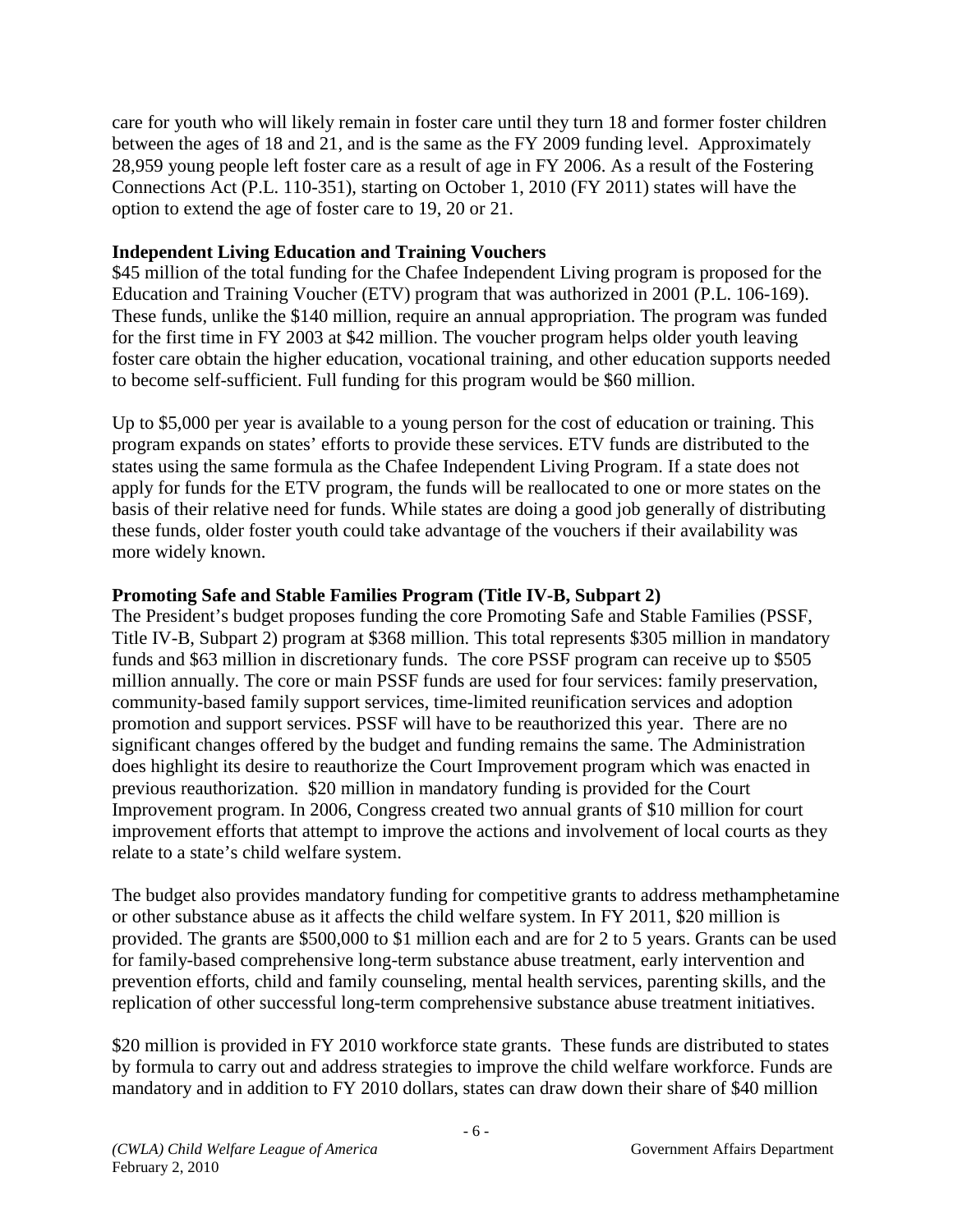remaining in FY 2006 funds. Before funds are released, a state must implement policy and provide data that children in foster care are being visited on a monthly basis.

## **Children of Incarcerated Parents**

The Administration requests \$49 million for a program that provides mentoring for children with incarcerated parents. This program was authorized in the Promoting Safe and Stable Families Amendment Act of 2001 (P.L. 107-133). Funding has been level for the past several years.

This is a competitive grant program providing grants up to \$5 million each. The grant recipients are required to provide services, both directly and in collaboration with other local agencies, and to strengthen and support the families of those young people. This includes connecting the children with their imprisoned parent when appropriate.

## **Child Welfare Services (Title IV-B, Subpart 1)**

Under the President's budget, the Child Welfare Services are funded at \$282 million. This is the same as FY 2010. States use these funds to address problems that may result in neglect, abuse, exploitation, or delinquency of children; prevent the unnecessary separation of children from their families and restore children to their families, when possible or place children in adoptive families when appropriate; and assure adequate foster care when children cannot return home or be placed for adoption. There are no federal income eligibility requirements for the receipt of child welfare services.

#### **Child Welfare Research, Training and Demonstrations Innovative Approaches to Foster Care**

The Administration continues funding of \$7.2 million in Title IV-B part 1 training funds for projects and research related to child welfare. These funds have historically been used for funding projects to advance the child welfare workforce. In particular funds assist in university and other institutions of higher learning in advancing the child welfare workforce in partnership with child welfare agencies.

As was the case in last year's budget the total for this line of funding is set at \$27 million. The additional \$20 million designated for a new "Innovative Approaches to Foster Care" fund. The first grants have not been awarded for FY 2010 but are intended to support demonstration grants to state, local and tribal initiatives that can show innovation and progress in reducing the length of stay/long term placements in foster care. In addition, those demonstrations that can show results could be eligible for additional bonus funding. As is the case in several parts of the budget, the Administration highlights the need to use evidence-based and evidence-informed practices in order to qualify for funding.

# **CAPTA Grants**

Child Abuse Prevention and Treatment Act (CAPTA) state grant funding is maintained at its FY 2010 level of funding of \$27 million. CAPTA provides funding to address issues around child abuse and preventing child abuse, with CAPTA state grants provided to each state by formula and used to fund and improve a state's Child Protective Services (CPS) system. The funding has been so limited over the years that states must supplement these dollars with other federal, state and local funds. Nonetheless, CAPTA does create a number of mandates on states tied to the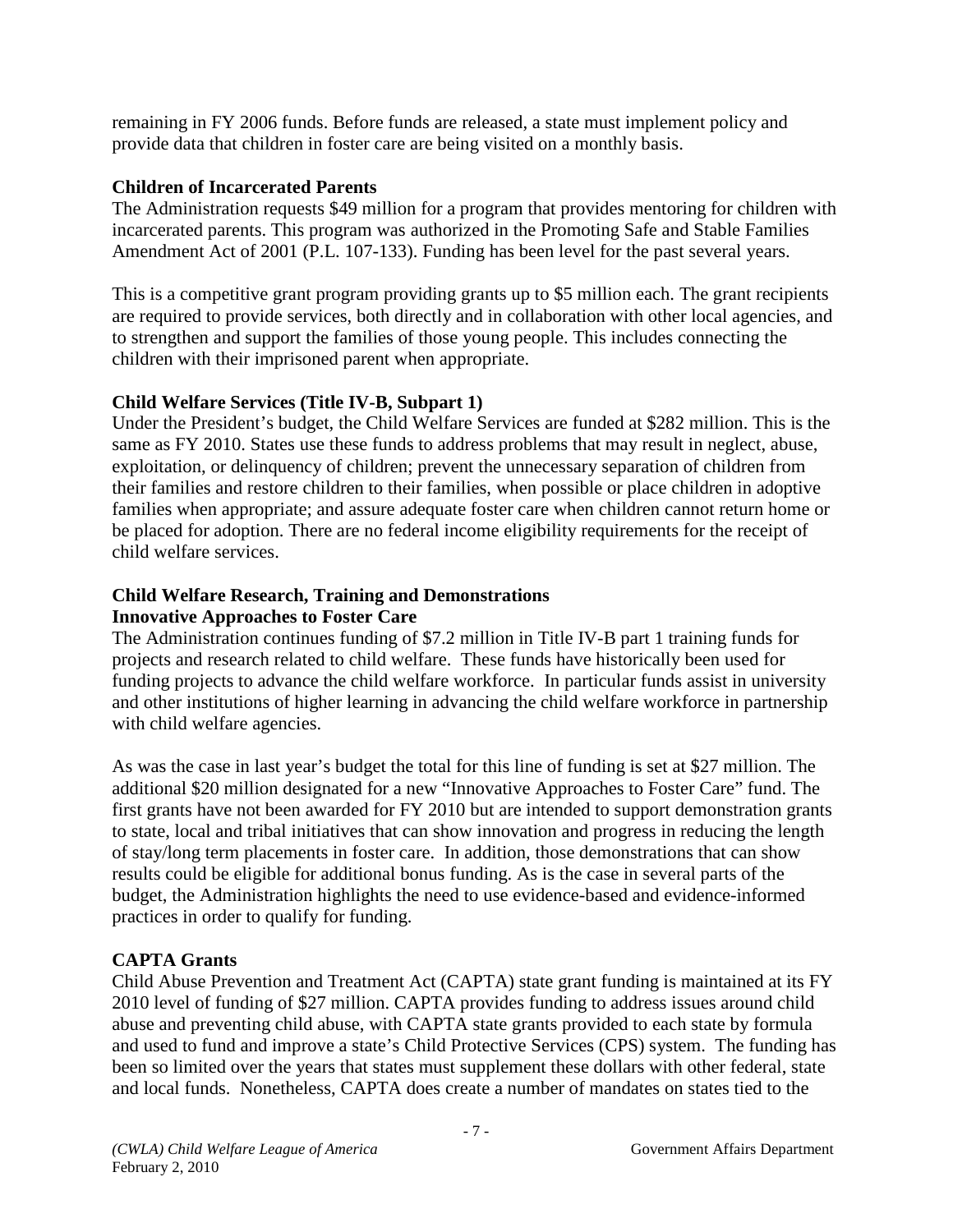funding, the most prominent of which are requirements around mandatory reporting of child abuse and data collection. CAPTA is scheduled to be reauthorized this year.

CAPTA discretionary grants are increased by \$10 million above the total of \$29 million in 2010 to a total of \$39 million in FY 2011. The Administration proposes that the additional \$10 million will be used to award competitive grants to states to implement evidence-based practices and programs that can reduce the incidence of abuse and neglect. There is no additional allocation of funding to address home visitation programs since appropriators eliminated that funding late last year in anticipation that Congress would enact a health reform bill that would include permanent home visitation funding.

The FY 2011 Community Based Grants for Prevention of Child Abuse and Neglect would be maintained at the FY 2010 level of \$42 million. These grants develop community-based and prevention-focused programs and activities designed to strengthen and support families and to prevent child abuse and neglect. Funds are used at the local level for organizations such as family resource programs, family support programs, voluntary home visiting program, respite care programs, parenting education, mutual support programs, and other community programs or networks of such programs that provide activities designed to prevent or respond to child abuse and neglect.

# **EARLY CHILDHOOD EDUCATION INITATIVES**

## **Child Care**

Child care and early childhood education represents one of the biggest commitments and increases in the human service budget. Consistent with the President's pledges to invest more in early childhood education, the Administration's budget makes some significant improvements. The Administration proposes that child care will receive an overall increase of \$1.6 billion with the funding split in two ways. \$800 million will be provided as a discretionary funding increase while an additional \$800 million will be provided as mandatory funding. In total the Administration projects that 235,000 more children would be covered by child care subsidies to a total of 1.6 million nationally.

For FY 2011 discretionary funding would increase from the current \$2.127 billion to \$2.927 billion. These annually appropriated dollars are allocated to all fifty states with no required match but states are required to set a certain percentage aside for child care quality improvements. In addition the mandatory child care funding, now at \$2.9 billion will increase to \$3.7 billion dollars with the additional \$800 million requiring states to match these new federal dollars. If some states choose not to match the funding those remaining dollars are made available to other states that are willing to provide the match. In reality the \$1.6 billion in federal funds should result in more than \$2 billion in increased child care funding when the state match is included. This would equal the \$2 billion provided to states through the stimulus package of last year. Funds that states had up to two years to spend. Previous to last year's stimulus, mandatory funding was last increased in 2006 by \$200 million. Discretionary funding had been frozen and absorbed across-the-board cuts for most of the last decade.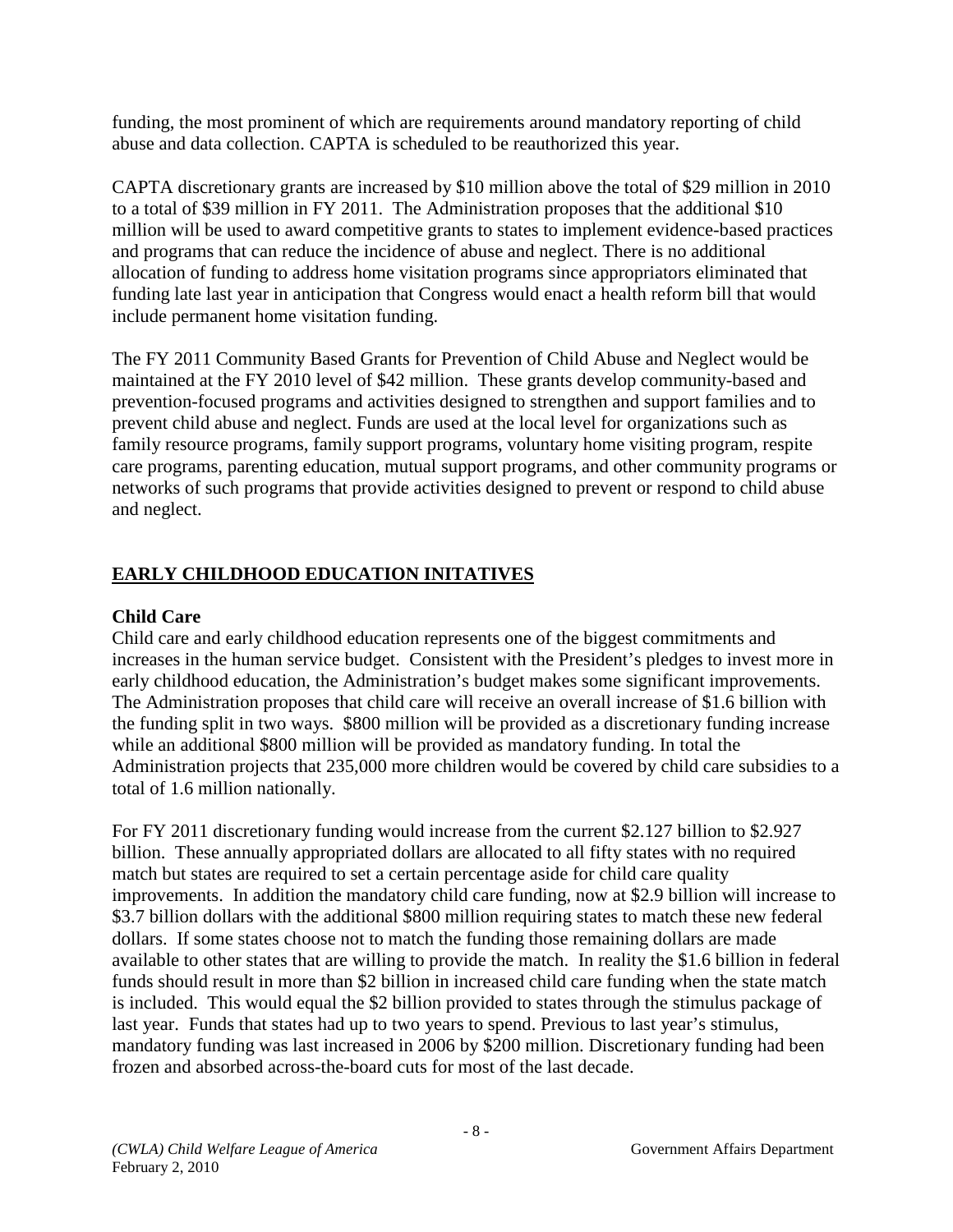## **Head Start**

The President's budget proposes n additional increase of nearly \$1 billion with Head Start going from \$7.234 billon in FY 2010 to \$8.224 billion in FY 2011. The increased funding is projected to expand coverage to 66,000 more children. The total number of Head Start children is expected to total 971,000 children. This includes over 116,000 children in Early Head Start an increase of nearly two times since FY 2008. The Administration also expects that \$118 million will be invested in improving the quality of Head start programs. The added funding is expected to help maintain the expanded or continued services provide through last year's stimulus package.

## **Zero to Five**

As part of its overall zero to five efforts the Administration continues to support the enactment of a new Early Learning Challenge Fund passed last year by the House of Representatives but currently waiting action in the U.S. Senate. The House proposal (in addition to reforming college loans and reducing the deficit) would also provide up to \$1 billion a year in competitive state grants to encourage the coordination of services , standards and quality in early childhood programs including child care, Head Start and state pre-K programs.

### **Promise Neighborhoods**

The Administration build's on last year's initial \$10 million in planning grants to implement its "Promise Neighborhoods" initiative by increasing funding to \$210 million. The initiative, which President Obama raised during the campaign, is based on the Harlem Children's Zone program. The program attacks poverty through a comprehensive school-based model that provides wrap around services for the entire family in a comprehensive fashion. It places a special emphasis on early-learning through K-12 and guides children through the entire period of learning. The goal is to spread this model to several communities across the country. The initial planning grants are to go to non-profits for one year with these additional dollars to assit in the implementation of these new plans. Funding for this proposal is provided through the Education Departments budget and is accompanied by new funding for the Successful, Safe, and Healthy Students initiative.

## **Successful, Safe, and Healthy Students Initiative**

The Successful, Safe, and Healthy Students would provide \$410 million through the Department of Education enacted as part of the reauthorization of the Elementary and Secondary Education Act (ESEA). The funds would support competitive grants and other activities to assist States, local educational agencies (LEAs), and partnerships between LEAs and non-profit organizations or local government entities in improving school climate; reducing or preventing drug use, violence, or harassment; and promoting and supporting the physical and mental well-being of students so that schools are safe, healthy, and drug-free environments.

## **TEMPORARY ASSISTANCE FOR NEEDY FAMILIES (TANF)**

The President's FY 2011 budget includes \$16.5 billion in TANF funds to all 50 states, and approximately \$319 million in supplemental grants to 17 states--the same level as previous years with this mandatory block grant. This year TANF is scheduled for reauthorization but the Administration is proposing a one year extension instead. As part of that extension the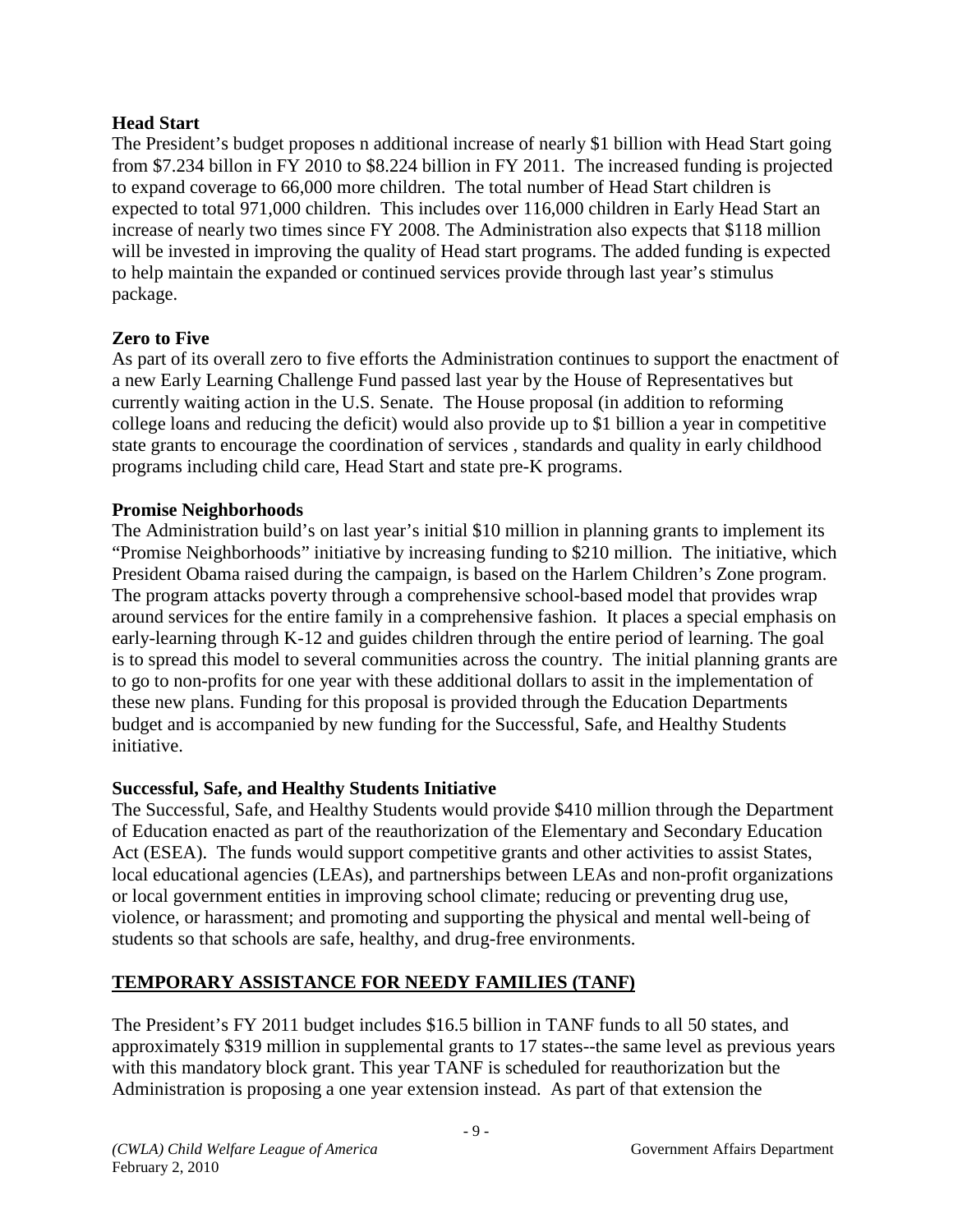Administration is proposing a few changes. The Administration would create a new \$2.5 billion fund to help states in addressing caseloads and jobs. The Administration indicates that states are starting to experience greater increases in caseloads in the last few months and have also shown more interest in the use of TANF funds to subsidize jobs for TANF recipients. These funds could help address these two challenges. The \$2.5 billion proposal is not the same funding currently available to states through last year's stimulus legislation. The Administration also proposes to revamp the current \$150 million fund to promote marriage into a new \$500 million Fatherhood, Marriage and Family Innovation Fund. Half of the \$500 million would be used for competitive grants to address issues of fatherhood and marriage promotion in a more comprehensive fashion. The other half of the funds would be used for three year grants to address the challenges and barriers some families are experiencing. These proposals could include efforts to promote child well-being and to address the increase in child-only families now on TANF. Since the child care mandatory funds are part of this law it is anticipated that that change might also be a part of this legislative action.

## **YOUTH DEVELOPMENT**

The President's budget includes level funding of \$1.1 billion for the  $21<sup>st</sup>$  Century Community Learning Centers program. This program provides opportunities for students and their families to continue learning new skills and discover new abilities after the school day has ended. The funds support grants and other activities to assist states, local educational agencies, and partnerships between the local agencies and non-profit organizations or local government entities and attempts to fill some of the shortfalls in afterschool and child care services.

## **JUVENILE JUSTICE**

The President's budget calls for deep cuts in the Juvenile Accountability Block grant from\$55 million to \$40 million and in the Youth Mentoring program from \$100 million to \$45 million. Also, state formula grants would be cut from \$75 million to \$72 million and the Title V delinquency prevention grants would be cut from \$65 million to \$62 million. A substantial increase is proposed for the Community-based violence prevention initiatives from \$10 million to \$25 million.

The budget includes a new initiative for a National Juvenile Delinquency Court Improvement Program, with proposed funding of \$13 million. This will provide grants and training to assist states, territories, and Indian Tribes in implementing key principles for excellence in a juvenile delinquency court. A list of sixteen principles has been developed by the National Council of Juvenile and Family Court Judges. The initiative is modeled on the HHS State Court Improvement Program, which has been instrumental in the nationwide implementation of comprehensive systemic improvements to courts' handling of child abuse and neglect cases.

Another new program is to create a Disproportionate Minority Contact Evaluation and Pilot Program, with proposed funding at \$800 thousand. This program will support intensive technical assistance to help state, local, and tribal governments to address disproportionality in their juvenile justice systems.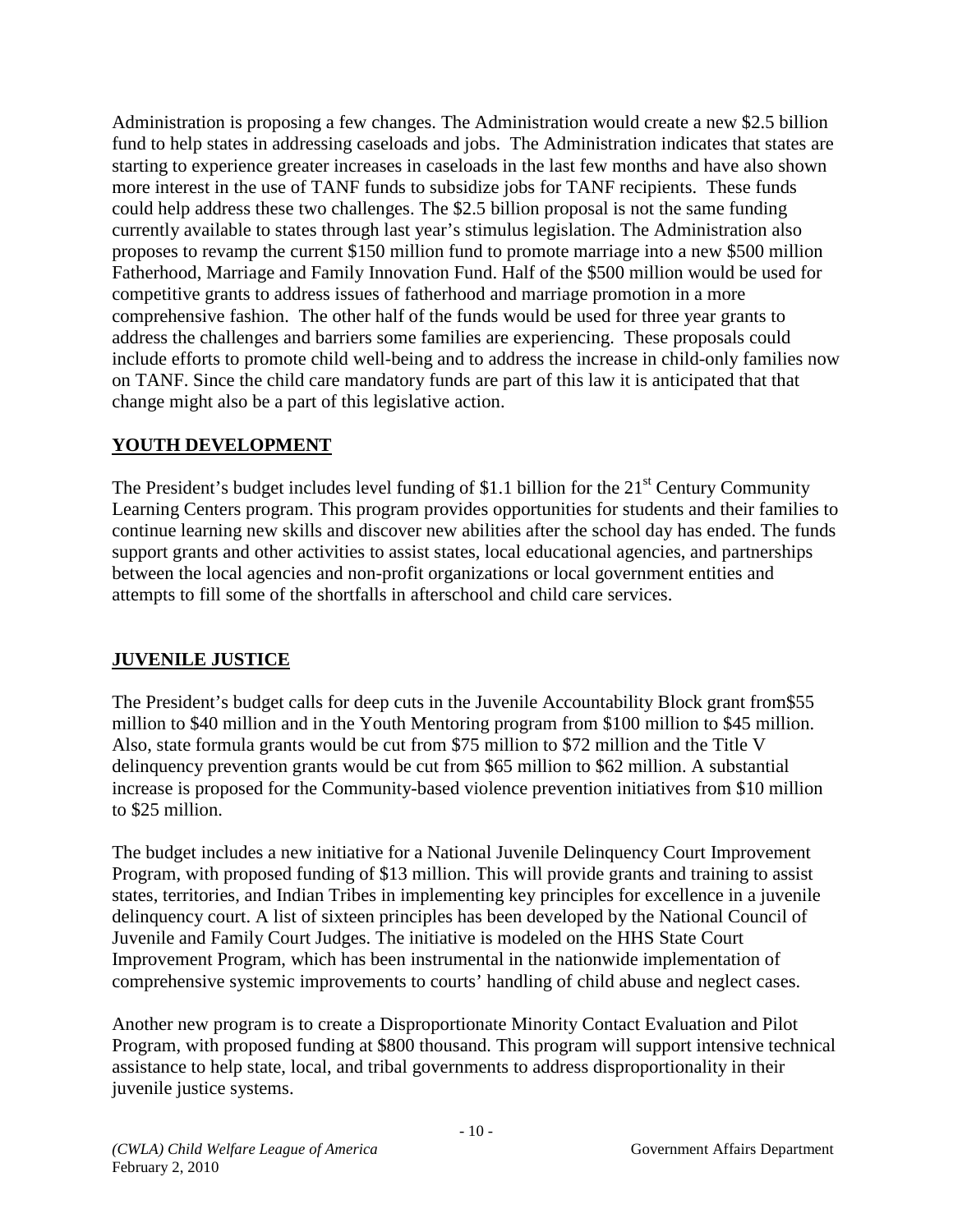The President also proposes to revitalize a gang and youth violence prevention program that has not been part of the juvenile justice budget in recent years. This program would be funded at \$12 million and would provide support for multi-strategic, coordinated approaches to gang prevention and reentry initiatives in targeted communities.

## **BEHAVIORAL HEALTH**

The President is requesting \$3.7 billion in the FY 2011 budget for the Substance Abuse and Mental Health Administration (SAMHSA), to expand community prevention and wellness efforts, the treatment capacity of drug courts, screening and brief intervention, children's mental health services, and support for those suffering from mental illness and facing homelessness. This is an increase of approximately \$110 million above FY 2010.

### **Substance Abuse**

The FY 2011 budget proposes \$2.5 billion, an increase of \$55 million, for substance abuse prevention and treatment.

Funding for the Substance Abuse Prevention and Treatment Block Grant remains at the FY 2010 level of \$1.799 billion. This funding is distributed to 60 States and jurisdictions to plan, implement, and evaluate substance abuse prevention and treatment services, with over 20% of the funding going to prevention counseling and education.

Funding for the Substance Abuse Treatment Programs of Regional and National Significance is increased to \$487 million for FY 2011. The Substance Abuse Prevention Programs of Regional and National Significance is increased to \$223 million, approximately \$21 million more than in FY 2010.

### **Abandoned Infants Assistance**

The President proposes to fund the Abandoned Infants Assistance Program at \$12 million, the same amount it received in FY 2010. This program provides demonstration grants for services to infants and young children, many of whom are HIV-infected or drug-afflicted. These infants and young children are medically cleared for discharge from acute hospital settings, but remain hospitalized due to a lack of appropriate out-of-home placement alternatives.

### **Mental Health**

The President's budget includes \$1,028 million for mental health prevention and treatment activities, a \$23 million increase from FY 2010. Funding for the Mental Health Services Block Grant for states to provide community-based mental health service delivery for adults and children is requested at \$421 million, the same level as FY 2010.

Funding for the Children's Mental Health Services Program is increased to \$126 million for FY 2011. Under the President's budget, SAMHSA's Mental Health Programs of Regional and National Significance would be increased to \$374 million.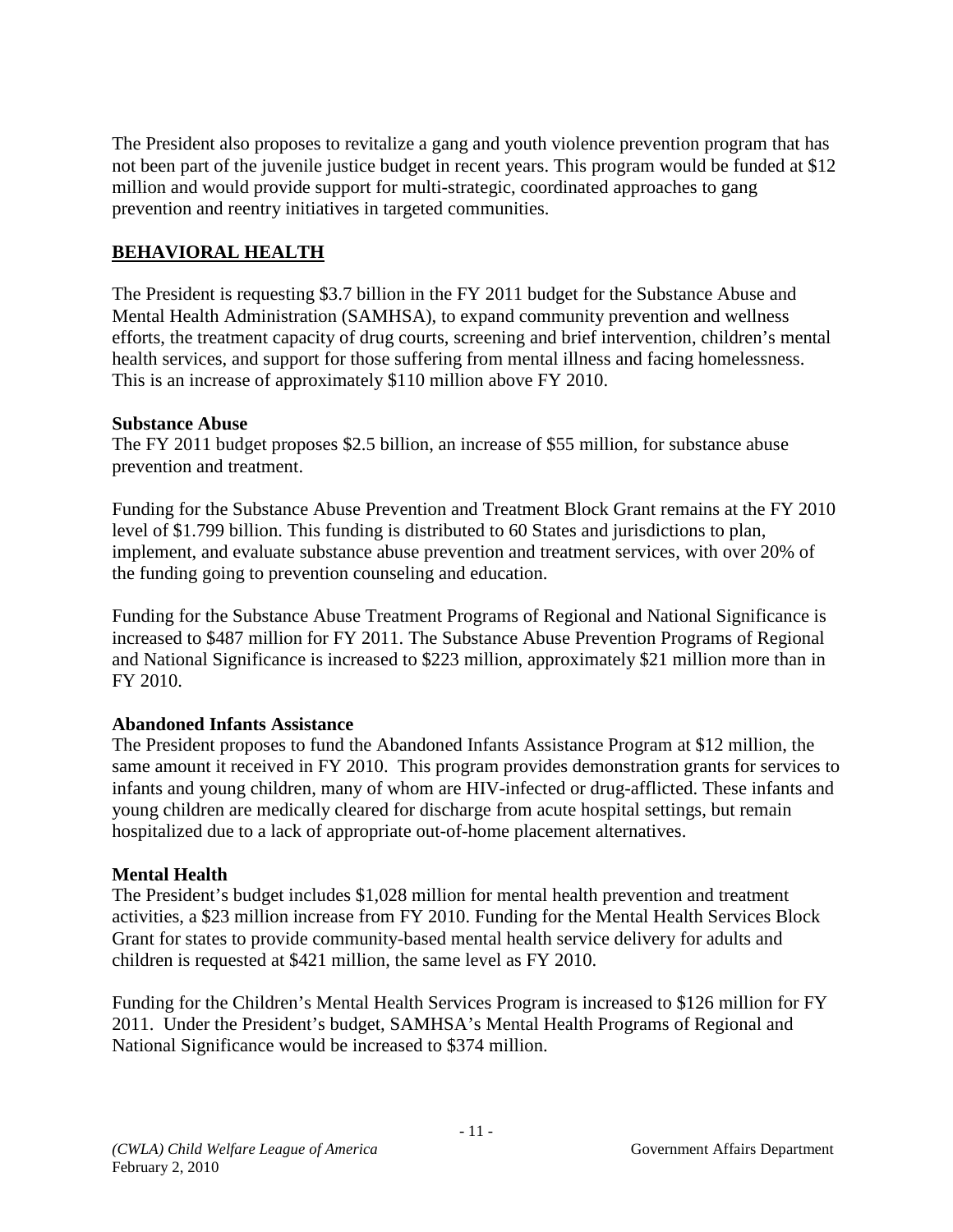The Projects for Assistance in Transition from Homelessness (PATH), is increased in FY 2010 to \$70 million. These funds provide community-based services for individuals suffering from severe mental illness who are facing homelessness.

# **HEALTH**

## **Health Insurance Reform**

Congress is focused on health insurance reform to provide security and stability for Americans with health insurance and expand coverage to those Americans who do not have insurance. These reforms will improve the quality of care, lower costs for families and businesses, and help reduce the nation's deficit.

## **Medicaid/CHIP**

Medicaid provides a vital health care safety net in every state. It is a lifeline to health care for many vulnerable populations, including children and youth in our nation's foster care system, people with disabilities and chronic illness, and certain low-income individuals. To broaden coverage to low-income children, Congress enacted the Children's Health Insurance Program (CHIP) in 1997. CHIP seeks to cover children whose families earn too much to qualify for Medicaid, but not enough to afford private insurance. In February 2009, CHIP was reauthorized with an additional \$44 billion over five years (P.L. 111-3), to cover approximately four million more children, many of whom already qualify for CHIP or Medicaid.

The FY 2011 budget request projects Medicaid mandatory spending to be \$271 billion, a decrease of approximately \$4 billion from FY 2010 spending, mainly due to the end of the Recovery Act's increased match rate.

CHIP funding is projected to be \$10.285 billion in FY 2011, an increase of \$1.382 billion from FY 2010. This is reflective of the 2009 reauthorization of CHIP, which provided an additional \$44 billion over five years (FY 2009 through FY 2013) to cover millions more low-income children.

### **Family Planning**

The FY 2011 budget request includes \$327 million for the Title X family planning program, \$10 million above FY 2011. Family Planning clinics provide access to a wide array of reproductive health and preventive services.

### **Teen Pregnancy Prevention**

The FY 2011 budget includes \$183 million within the Office of Public Health and Science for teen pregnancy prevention programs. These programs will support State, Tribal, Territory, and community-based efforts to reduce teen pregnancy using evidence-based models and promising programs needing further evaluation. The Budget also includes \$22 million, an increase of \$7 million, for CDC teen pregnancy activities to reduce the number of unintended pregnancies through science-based prevention approaches.